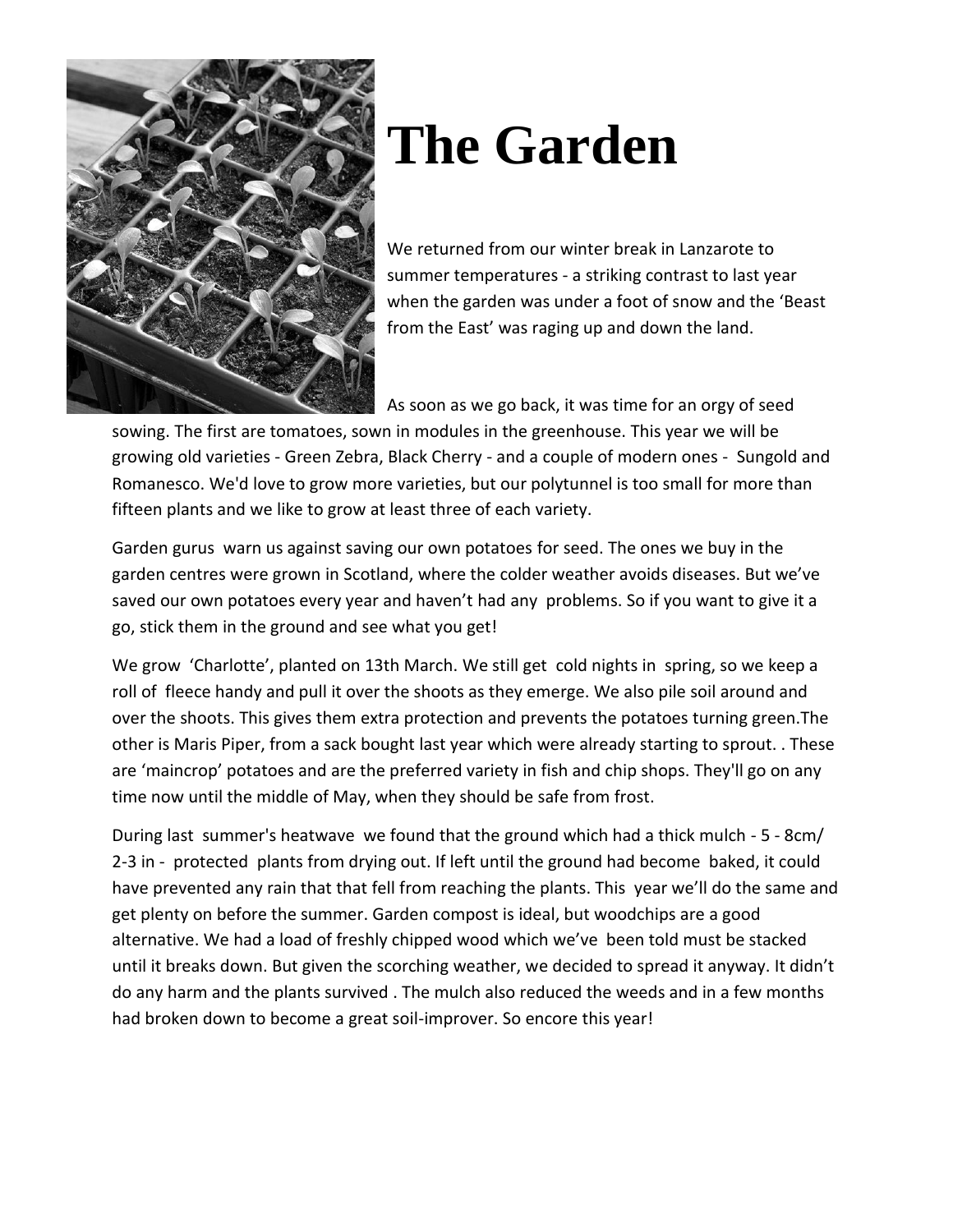It's easy to forget that plants don't just sit in the soil - like us, they need feeding. So this month we'll feed our trees, shrubs and hedges with a balanced fertiliser - Growmore or the traditionalists' blood, fish and bone, sprinkling it over the root area before hoeing into the soil. This is very good for young, weak, damaged or heavily pruned plants.

We use the young foliage of the smoke bush (Cotinus) in flower arrangements, as well as enjoying the leaves glowing against the setting sun. The smoke bush is one of those plants which are routinely cut back hard to encourage the juvenile foliage - the other one we grow is a black leaved elder (Sambucus nigra), another shrub we'll cut back this month. We sometimes leave a couple of branches unpruned so that we don't lose all the height gained last year.

We'll delay [pruning spring-flowering shrubs](https://www.rhs.org.uk/advice/profile?PID=197) such as Forsythia and Chaenomeles until they've finished flowering. Gardeners are sometimes over-keen to get on with the spring tidy-up; a few years ago we lost all that our display by pruning too early. But it's OKto cut out [any frost](https://www.rhs.org.uk/advice/profile?PID=168)  [damaged shoots from evergreens](https://www.rhs.org.uk/advice/profile?PID=168) affected by cold weather which will never recover. We'll do the same with the annual pruning of roses before cutting out some of the older stems, along with any shoots that are crowding their neighbours. The aim is to get an open, bowl-shaped bush that lets the air and light get in. If you can, tie the shoots horizontally; which makes the plant produce more flowers. If in doubt, cut your rose down hard - you won't kill it and you'll have nice new shoots coming right up from the base. But drastic pruning gives the plant a nasty shock, so when you've finished, give it a good dose of fertilizer and a thick mulch.

Have you noticed that some of your variegated evergreens are turning green? It's reversion and happens because all plants with variegated leaves come from accidental 'sports' which growers propagate for us because we like them. But the plants are always trying to get back to how they should be - plain green leaves. So cut out all the green shoots, otherwise in a year or two the whole plant will turn green.

We've done so well with our hardy Geraniums that we'll buy some more this year to fill in any gaps. One of the best and most long flowering is Geranium Rozanne. Now is a good time to get them in, as well as Astrantia and oriental poppies.

Now for some more April jobs.

Twining climbers (such as [honeysuckle](https://www.rhs.org.uk/advice/profile?PID=439) an[d](https://www.rhs.org.uk/advice/profile?PID=97) [clematis\)](https://www.rhs.org.uk/advice/profile?PID=97) need regular tying in and twining around their supports.

[Hardy annuals can be sown](https://www.rhs.org.uk/advice/profile?PID=718) in pots or modules to provide colour in the garden, and half-hardy summer bedding plants such as marigolds (Tagetes), Lobelia, and Petunia.